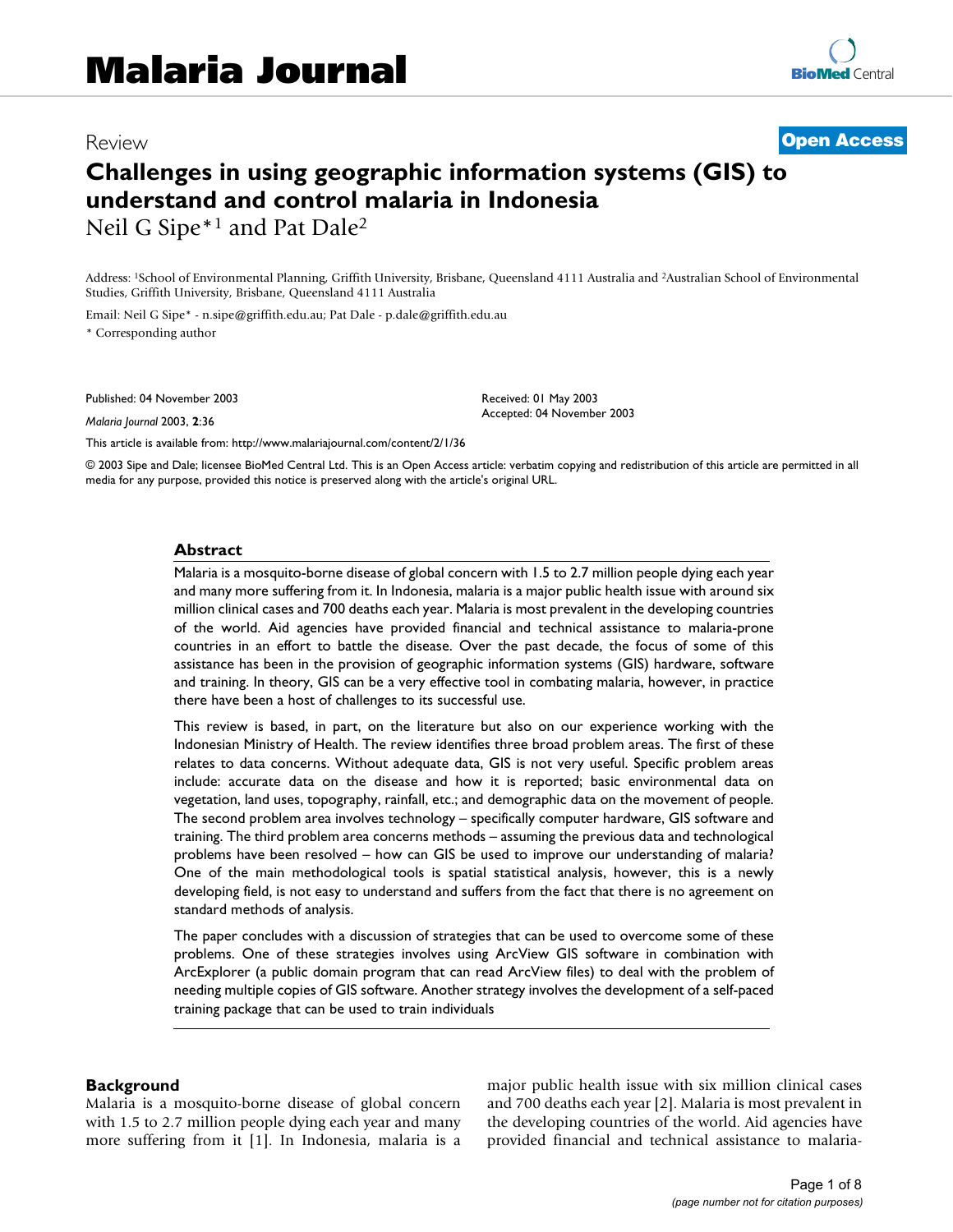prone countries in an effort to battle the disease. Over the past decade, the focus of some of this assistance has been in the provision of geographic information systems hardware, software and training. In theory, GIS can be a very effective tool in combating malaria, however, in practice there have been a host of challenges to its successful use. In 1991, Taylor [3]:3 argued that ..."While GIS has the potential to be of utility in the struggle for development – that potential remains to be realised." One of the issues this paper will attempt to address is whether any progress has been made over the past twelve years.

The focus of this review is to provide some balance in the discussion of GIS and malaria. A review of this type is needed because much of the literature in this area is written by advocates of GIS, and generally does not discuss its limitations This is not very useful to those in underresourced situations attempting to use GIS for the first time. They quickly find out that there is a gap in the literature which deals with problems. The purpose of this paper is not to suggest that GIS technology should not be used in malaria control/management, but instead to provide some balance by discussing the limitations of GIS in the developing world context.

This review is organised in four sections. The first section provides the literature review which focuses on how and where GIS is currently being used and what limitations it has with respect to malaria control and research. The second section focuses on problems and limitations of GIS from an Indonesian perspective. The third section suggests some strategies to overcome these problems. The final section provides a summary and conclusions.

# **Literature Review**

While there is a growing body of literature on the use of GIS for malaria research and control, there has been no review of the state of the art. There has been, however, a recent review [4] of the role of GIS in dealing with health problems in Africa, but the review provided here is different in at least three ways. First, it is more narrowly focused on the use of GIS for managing and understanding one health problem – malaria. Second it is more broadly focused on the use of GIS worldwide – not just in one part of the world. Third, it provides a more balanced review by examining both the potential and the limitations of using GIS to understand and control malaria. The literature review will attempt to answer four questions with respect to the use of GIS specifically for malaria research and control:

How is it being used?

What software is being used?

#### Where is it being used?

What are its limitations?

#### *How is GIS currently being used in malaria research and control?*

To answer this question, the GIS/malaria literature has been divided into five categories as outlined below.

#### *Mapping malaria incidence/prevalence [5,6]*

This is the most basic application and involves mapping the incidence/prevalence of malaria over some geographic area. The focus is on examining past trends as well as the present situation and typically does not include any statistical analysis with the possible exception of correlating malaria incidence/prevalence with population in order to calculate populations at risk [5,41]. The goal with these studies is to see if any obvious patterns exist.

#### *Mapping of relationships between malaria incidence/prevalence and other potentially related variables [7-9]*

The timeframe is still on past trends and the present situation. The goal of these studies is to see if any relationships exist between malaria incidence/prevalence and a host of other variables including: temperature, rainfall, etc. [10-12]; land use/land cover; elevation; demographics (age and gender); population movement [13]; climate change [12,14-16]; breeding sites [17,18]; and control programmes [8,19-22]. In most cases these studies involve testing to see if any statistical relationships exist.

#### *Using innovative methods of collecting data [11,22-37]*

Because data collection is one of the major limitations of using GIS, innovative ways of collecting data are critical to the success of GIS. For the most part this literature deals with remote sensing in the form of aerial photography and satellite imagery.

# *Modelling malaria risk [5,38-41]*

This literature is future-oriented and focuses on predicting areas of malaria risk. Risk models typically use many of the same variables discussed above – the difference being that statistical relationships are established between malaria incidence/prevalence (the dependant variable) and a range of independent variables in an effort to predict future cases of malaria.

#### *General commentary and reviews of GIS use in malaria control and research [3,4,42-53]*

For the most part this literature is of a review nature and does not involve the discussion of any particular research study.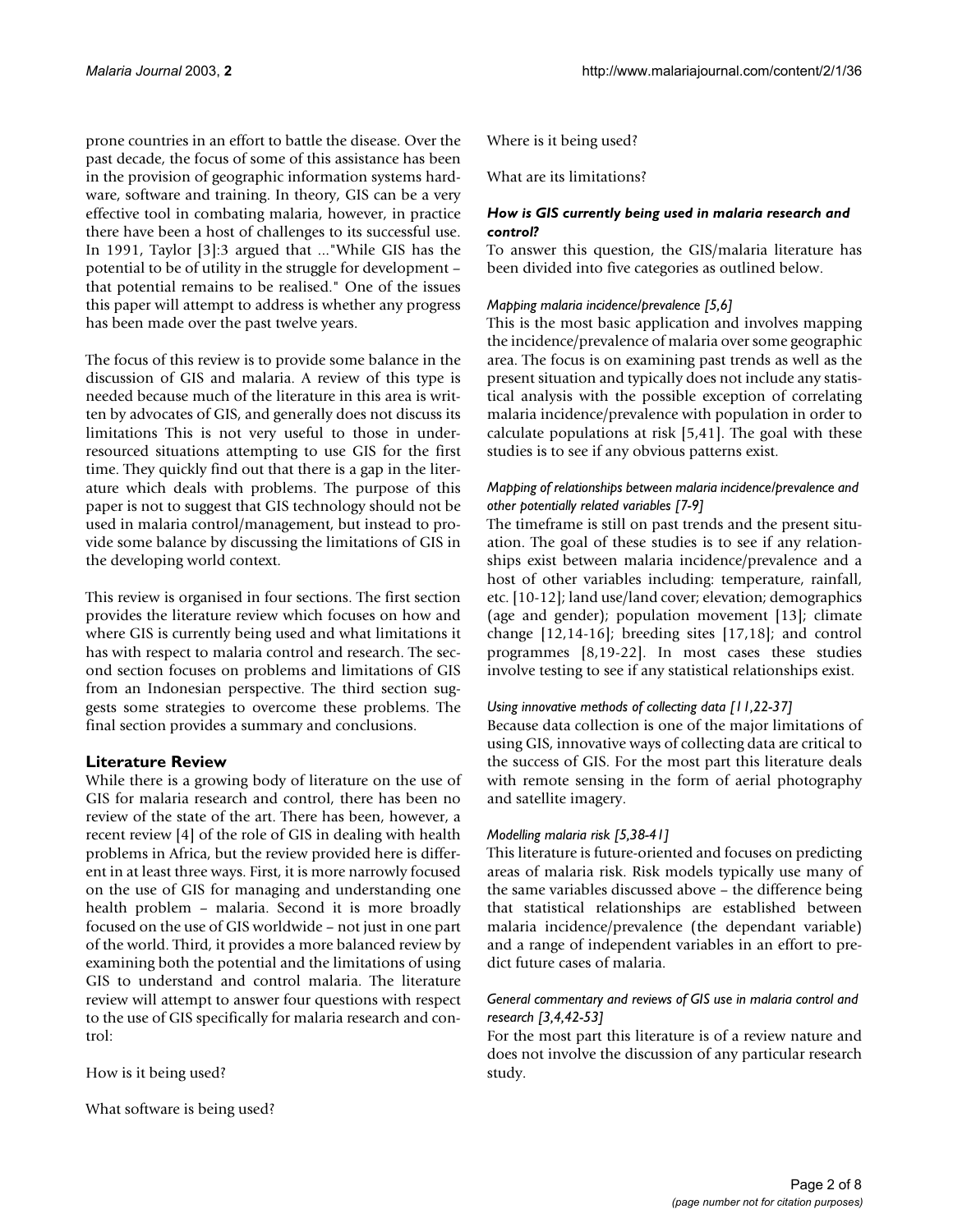#### *What GIS software is being used?*

The refereed literature is probably not the best place to get an idea of the type of GIS software that is used by those dealing with malaria research and control. This is because the software used by malaria researchers is typically different than that used by public health practitioners. A range of reasons for this are noted below. Thus this discussion is based on information obtained primarily from websites and with communications with those working in public health in Indonesia.

#### *ArcView/ArcGIS and various extensions*

This software is produced by ESRI, Inc. and represents one of the standards in the industry. This software is used extensively by researchers and to a lesser extent by practitioners. There are other companies that provide extensions to this package such as the EpiAnalyst Extension for ArcView. These products have extensive capabilities however they involve steep learning curves and their costs are generally beyond the means of public health departments.

# *MapInfo*

This is a commercial GIS package developed by MapInfo. This is another popular commercial GIS product, however it does not have as many capabilities as some of the ESRI products have.

# *EpiInfo/EpiMap*

This software was developed by the U.S. Centers for Disease Control. It is freely available and is geared to helping public health professionals develop questionnaires, customise the data entry process and analyse and map data.

# *HealthMapper*

This software was developed jointly by the World Health Organization and UNICEF in response to problems identified by practitioners with most of the commercial GIS packages. Primarily these problems include: difficulty in learning the software; the high cost of software and training; and lack of customised features for analysis of malaria. HealthMapper is available at no cost to public health departments. While the use of the software is widespread in some countries (predominantely in Africa), it is relatively unknown in others. In Indonesia the software has not yet been introduced.

# *Where is GIS being used for malaria research and control?*

Based on the literature it appears that GIS is most often used in sub-Saharan Africa, which is not unexpected given the high rates of malaria in Africa. There is some use in India and Sri Lanka, but very little in Southeast Asia. However, this review of the literature does not represent an unbiased analysis in that it only covers the literature published in English language journals. Based on our experience in Indonesia, we suspect that GIS is being used throughout malaria-prone countries of the world, but the research is not being published in English language journals and thus is not included in this review.

# *What are the limitations in using GIS for malaria research and control?*

Much of literature in this field is about the promise or potential of GIS and not its problems and/or limitations. As Edralin [52]importantly points out, research studies are not representative of typical field situations – they tend to downplay the difficulties. The limitations that have been noted in the literature have been compiled and put into a number of categories as shown below. The categories are ordered by how frequently the limitation/ problem/issue was noted in the literature. It should also be noted that a few of the references focus on GIS generally, particularly in the developing world, but a majority are specifically targeted on the use of GIS for malaria research and control. It is important to note the dates of the literature. Tanser and LeSueur [4] argue that some of the GIS problems noted by Yeh [54], Edralin [52] and Fox [51] in the early 1990s, particularly dealing with computer hardware issues, have become less of a problem today.

# *Lack of qualified staff [4,16,51,52,54,55]*

This is the issue that was most frequently mentioned in the literature. The fact that GIS is a relatively new technology means that staff with GIS training and skills are in high demand and beyond the reach of most health department budgets.

# *Data limitations [4,32,52,54,56]*

This is a problem that has faced GIS users for decades in both developed and developing nations. Finding the money to collect new data and to convert paper maps and data into digital format continues to be a problem. In many cases digital data do exist, but there are issues of confidentiality, national security, etc. which have prevented its use by malaria and health-related departments. In response to this limitation the MARA project [5] has built a malaria dataset for the whole of Africa and has distributed it on CD-ROM.

# *Financial implications of hardware and software [44,51,54,55]*

As Tanser and Le Sueur [4] argue, these issues have become less of a problem over the past decade. Hardware and software has become cheaper and today most GIS software works adequately on a standard desktop computer.

# *Decision-makers do not understand its application [4,51,52,54]* GIS users have not done a very good job of selling their applications to decision-makers. The focus of the selling tends to get caught up in technical jargon and not in the fact that a GIS can quickly make maps, and that maps are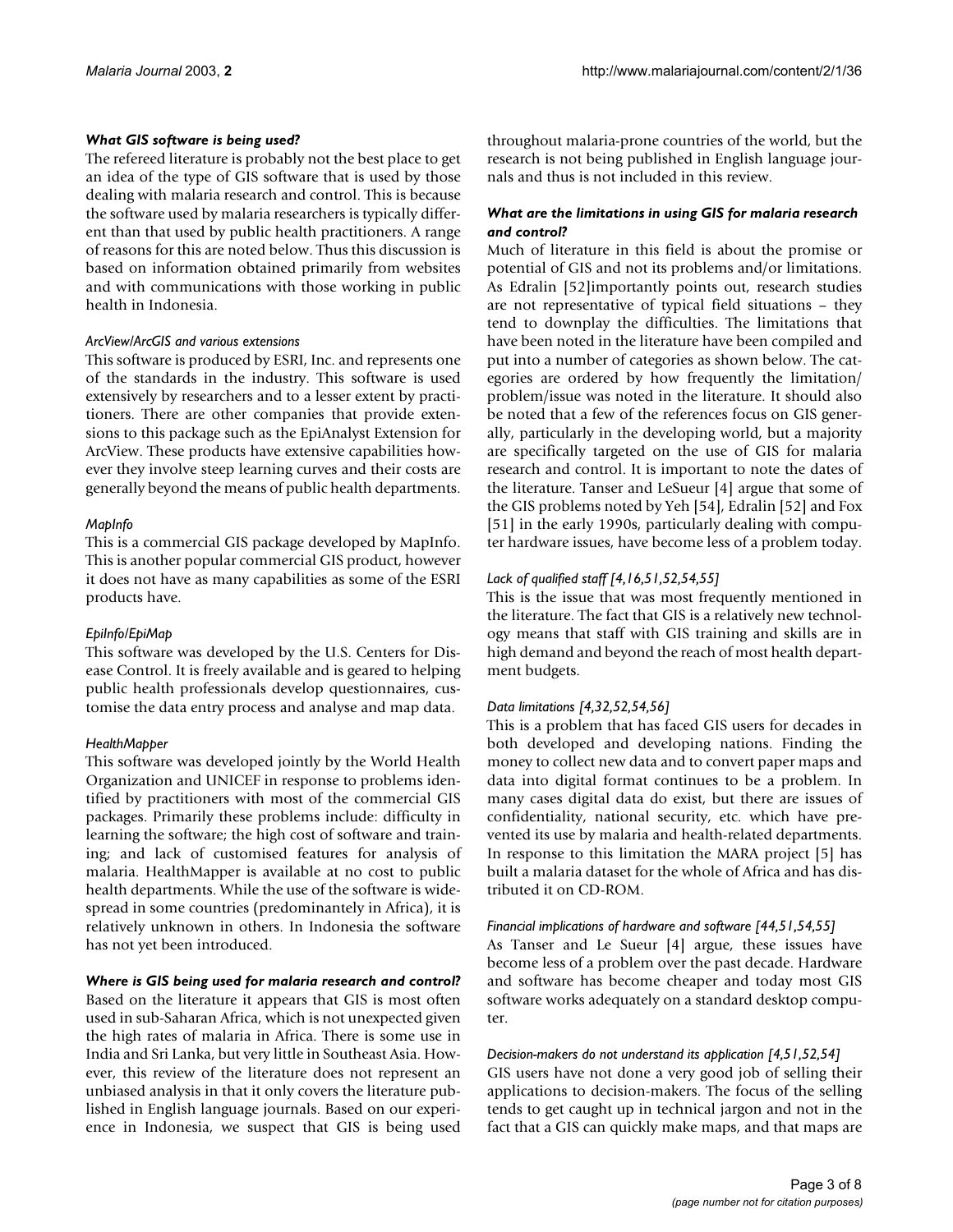much easier to understand than tables. Because many do not understand what GIS does and what it could do, getting financial support continues to be a problem. This was a problem identified in the early days of GIS and it remains a problem today.

# *Scale not understood/misinterpretation of results [4,32,55]*

This problem is related to the lack of training. While it is possible to find sources of training for GIS generally, it is far more difficult, if not impossible, for most individuals to find training on the use of GIS for understanding malaria.

# *Lack of software to perform spatial analysis [32,54,57]*

This is a more recent issue dealing with the problem that most GIS software does not adequately handle spatial statistics. In fact, the discipline of spatial statistics is in the early development stage and is not well understood by most users.

# *Lack of software/controlled by outsiders [4,44]*

The most used GIS software typically originates from the United States or Europe. In some cases this results in problems getting copies of the software as well as getting support for the software, particularly if the problem cannot be solved via telephone or email.

# *Over dominance by GIS technocrats [54]*

Yeh [54] argues that many GIS applications are developed by staff trained in computer science and cartography and are more interested in GIS research than in developing practical GIS applications.

This list of problems and limitations of using GIS is not intended to discourage the use of GIS for malaria research and control. The list is provided in an effort to focus attention and effort on overcoming these problems.

Even though potential users may face some of these problems, that is not to say that they should not use GIS. There are ways in which GIS can be useful in malaria research and control and as Sweeney [44] suggests, GIS applications should correspond to the available infrastructure.

# **Challenges in using GIS in Indonesia**

While the review focused on problems and limitation of GIS that have been identified in the literature, this section focuses on how these problems/limitations have presented themselves in the Indonesian context. This section is based primarily on the authors' experiences in working with the Indonesian Ministry of Health and in supervising numerous Master's theses which used GIS in an attempt to better understand malaria in Indonesia.

The challenges in using GIS for malaria research can be organised in three areas. The first relates to data concerns. Without adequate data, GIS is not very useful. Specific problem areas include: accurate data on the disease and how it is reported; basic environmental data on vegetation, land uses, topography, rainfall, etc.; and demographic data on the movement of people. The second area relates to technology – specifically computer hardware, GIS software and training. The third area concerns methods – assuming the previous data and technological problems have been resolved – how can GIS be used to improve our understanding of malaria? As noted earlier spatial statistical analysis is a newly developing field and has no agreed upon or standard methodologies.

# *Data Problems*

*Disease reporting problems* Specifically these include:

Repeat visits to a clinic by the same individual in a given reporting period (which gets counted as two or more cases depending on the number of visits);

Out-of-date information or non-reporting of data due to technical problems or because the local clinic does not see the value in sending data to the Ministry for processing – they know what is happening and do not need the head office interpreting the data for them and do not understand the importance of the data in a wider management context;

Difficulties in linking the disease data with the GIS system that resides in the Ministry of Health headquarters;

People not visiting the nearest clinic (for a variety of personal reasons);

People diagnosed with malaria but not verified with blood test;

People not visiting a clinic even though they may have malaria.

*Environmental data on vegetation, land use, topography, rainfall, temperature*

These problems can include:

Data is too specialised or may not be available;

The spatial scale of data is not appropriate for many types of analyses (land cover may be appropriate for districtwide analysis but not for local/village analysis because small features such as ponds and localised wetlands are not shown)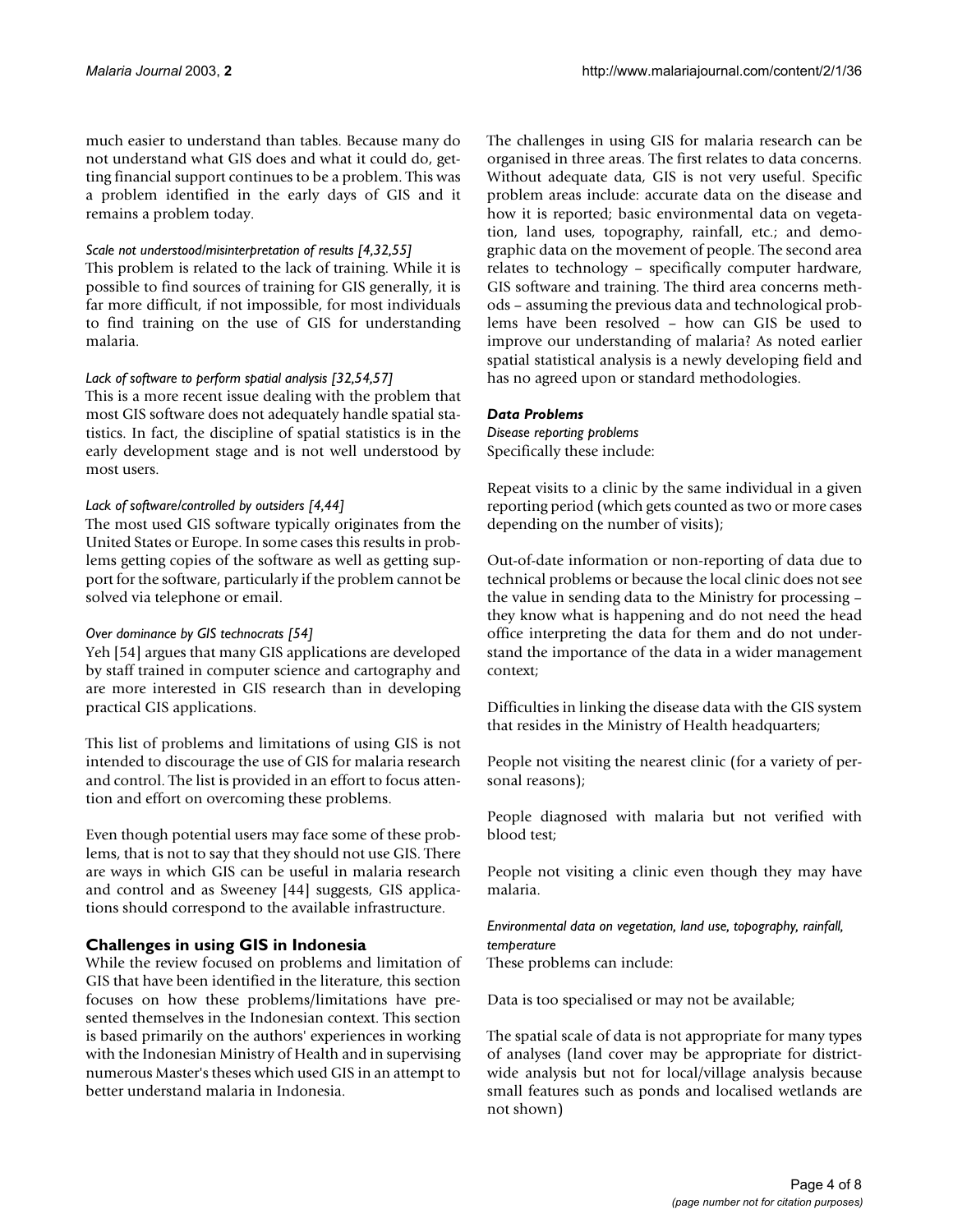Data is only available in paper form (and may lack information on date, source, scale, projection, etc.);

Data may exist in digital form but is not readily available due to institutional sharing arrangements (government departments may not share data with one another) or because they do not know that certain data exist or because the data may have military value and is classified;

Weather data (rainfall and temperature) is not usually available at the scale needed for analysis – there are usually only one or two weather stations in a district and some parameters relevant to malaria transmission may not be measured at all, such as wind speed and direction which affects the vector-people interaction;

#### *Movement of people – regional and countrywide*

One of the known factors in spreading malaria is movement of people. There are few, if any, timely data on the movement of people within a country – either locally or regionally. What is generally known is anecdotal based on interviews with residents. Also a factor is the movement of workers that occurs over holiday periods when they return to their home villages.

#### *Scale of data*

This concept misunderstood by many. The accuracy of a map or dataset is dependent on scale and becomes problematic when map scales are changed or when datasets are merged. For example, problems can arise when a vegetation dataset collected via satellite is combined with village level data on malaria incidence. Trying to establish a relationship between vegetation type and malaria using these two datasets can be misleading. As Oppong [58:2] argues "...availability of spatially referenced health data does not mean that data is suitable or even usable for GIS analysis." However, such datasets can be useful at district or regional scales as demonstrated by the MARA Project [5].

# *Technology Problems*

#### *Computer hardware*

Compared to the situation in 1991 [54], this is becoming less of a problem that as noted by Tanser and Le Sueur[4]. However, some problems still exist, such as having to keep up with new operating systems (Windows 95 vs. Windows 2000, etc.)

#### *GIS software*

The main problem with software is cost. While a single copy of the software is manageable – what is unmanageable are multiple copies of the software. The cost for site licenses for most mainstream GIS packages is far too expensive for most health departments. This problem will be resolved once HealthMapper is introduced into Indonesia. This is anticipated within the next year or so. Without this public domain software, the Indonesian solution to this problem was for the Ministry to write their own simple mapping software for district and sub-district offices. While this saved money, it was a time consuming task and the software does not have the capabilities of ArcView or MapInfo.

#### *Training on how to use the software*

There are two levels of training issues. The first relates to how to use a basic GIS package. The second relates to how to use GIS software to better understand and manage malaria. In many ways the first issue is easier to resolve. There are many books written on how to use GIS, ESRI provides on-line training and many Aid organisations provide GIS training. The problem that often occurs is a lack of coordination in this training. For example, people are sent off to get training but then do not have computers or software available when they return. Or the person that gets the training is not the one that really needs to know how to use the software. The other main training issue is how to use GIS specifically for malaria control. There is very little training material in this regard. Just knowing GIS does not mean that one can use it effectively to deal with malaria research and control. A review of the literature does provide some information is this regard, however, as noted in the introduction, much of the GIS and malaria literature focuses on what is possible and not on the problems and limitations of using GIS. Another noted shortcoming of the literature is that it is not appropriate for training purposes – it is geared to promote the application but not to explain in detail how it can be used.

#### *Methodology Problems*

Spatial statistical analysis – how can spatial analysis help in understanding malaria? This is closely related to the training problems noted above. There are two aspects to this issue. The first is of not having appropriate software. The second is that even with appropriate software, how does one use it, interpret the results and use this information in a management context? Most GIS software does not deal with spatial statistics and those wanting to perform this type of analysis must use another piece of software or with an add-on module such as ESRI's Geostatistical Analyst. There is little guidance in the literature on how to use spatial statistics. This is a general problem and not limited to public health or malaria. Being able to generate maps that show malaria incidence/ prevalence by month or year is clearly a step forward. However, interpreting what it means is another matter altogether.

# **Strategies to overcome obstacles**

Below are some suggested strategies to overcome the obstacles discussed above. Unfortunately, some of these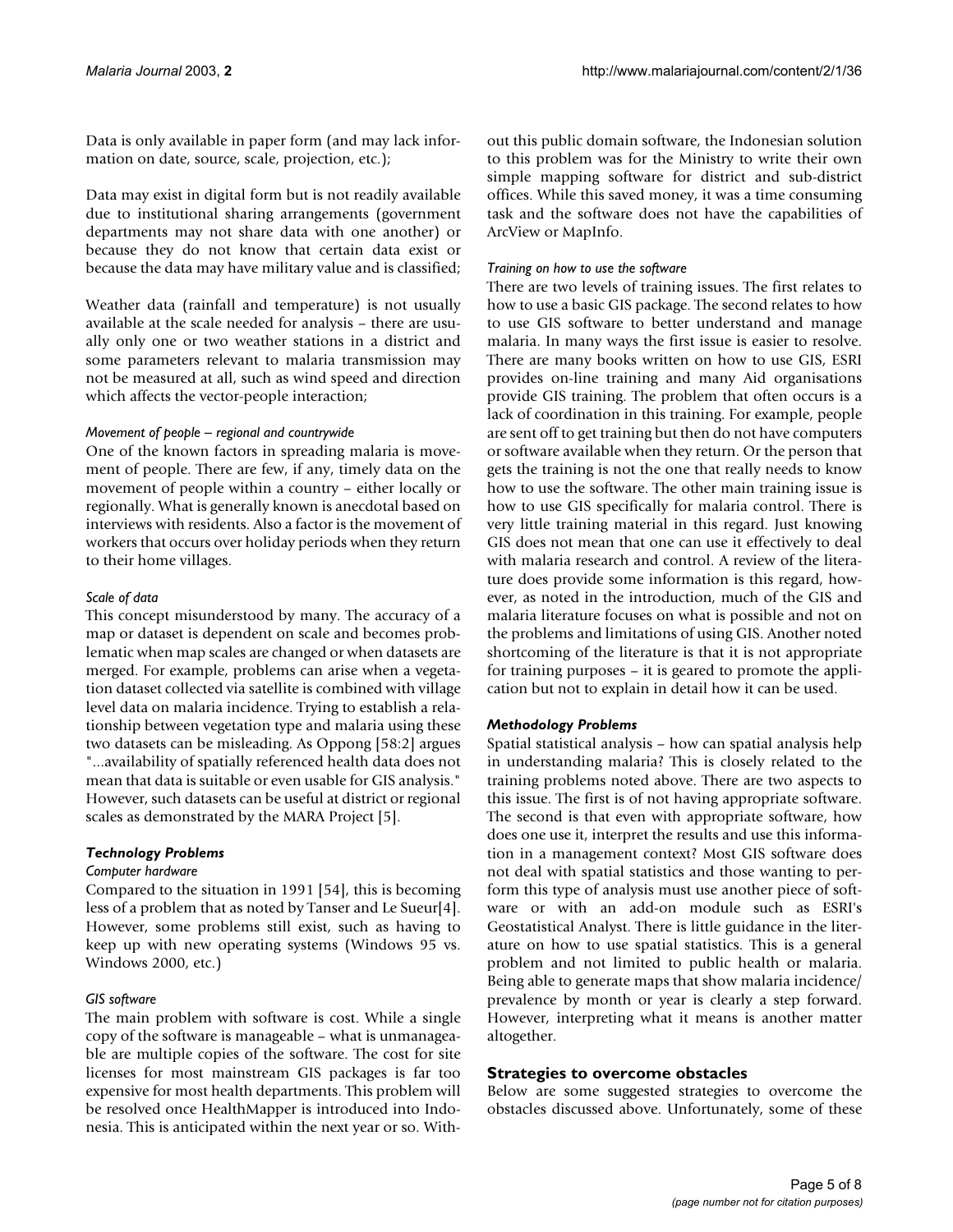obstacles have no quick and easy solutions – they will require a concentrated effort, time and money.

# *Data*

One way of approaching data problems is to set up a pilot program. A pilot program would have several benefits including: showing decision makers what is possible; working out problems on a small scale before launching a program nationwide; determining costs for collecting data or converting if from analog format. A good first step would be to canvas other government departments for ditigal data. Often the forestry, mining, and/or natural resource departments are more advanced and have good GIS datasets and may be willing to collaborate and share data.

One particular problem relates to weather data. Typically these data are collected at established weather stations and these are not always appropriate for use in understanding malaria. There are two options if this is the case. One involves interpolating/extrapolating the data by using special tools found in a GIS. This is not a very good solution because it tends to not be very accurate, particularly if there are large variations in the data (rainfall or temperature). The second option is to add more stations. This provides more accurate data but cannot be retrospective and takes time to accumulate the necessary data to perform analyses. A third possibility is to use indicators of weather conditions relevant to malaria transmission, such as rainfall, using remotely sensed data, generally satellite.

If the data exist on paper but not digitally, they can be converted to digital format by hand digitising or automated scanning. Hand digitising is labour intensive, but the equipment costs are low requiring only a digitizing table. The technology has been around for several decades and is simple and easy to use. Automated scanning is far less labour intensive, but it requires more sophisticated hardware and software. First, it requires a large format scanner that can scan A1 or A0 sized paper maps. Such scanners can be expensive and generally cost more than a computer. Second, some special purpose software is needed to convert the scanned image into GIS compatible format. The software to do this task is not overly complicated, but can cost upwards of US\$1,500. Depending on the number of maps that must be scanned, this process can be contracted out for less cost than buying a scanner and software.

One critical issue involved in digitising is to make sure that the base maps used for digitising have basic information such as projection, origin (north arrow), scale, source of data, legend, date, author. While this may seem to be a minor concern, our experience suggests that many maps do not have the necessary information to make them useful in a GIS environment. A map without a projection or scale can be scanned using the process described above, but it must be adjusted or matched with other data to determine the projection/scale and this can be a technical, tedious and time-consuming process. Date of map may be important if it shows characteristics which may change relatively rapidly, such as population distribution or land cover/ use.

One data problem that is particularly difficult to deal with involves the movement of people – imported malaria from one district to the next. While there may be some data available from the census, it is usually too old or not done frequently enough to be useful for malaria research. The primary option is for health officers to conduct special surveys to determine the movement of people. While this can result in accurate data, it cannot be used historically and takes time and money to collect. This may be a part of a pilot study.

# *Technology*

The main technological issue involves acquisition of multiple copies of GIS software. There are a couple of proposed solutions to this problem. First is to get HealthMapper introduced into the country. It is freely available, is relatively easy to use and is bundled with relevant data. There have also been training packages developed using HealthMapper specifically geared to those working in malaria control (see [http://](http://www.malaria.org.zw) [www.malaria.org.zw\)](http://www.malaria.org.zw).

A second proposed solution is to use a combination of commercial software and public domain software together – like ArcView and ArcExplorer. Both of these software packages are produced by ESRI and they are compatible in terms of data formats and the "look and feel" of the program. The main office can take the data collected by the field offices, create maps and perform sophisticated analyses and then send them back to the field offices where they can be displayed and examined. With a developed routine for analysis the feedback could be rapid and useful in focusing attention and resources on emerging problems An added advantage of this strategy is that field personnel get to start using a very simple mapping package that operates in much the same way as the full-featured ArcView. Once funds are available to upgrade to ArcView, there are fewer problems with learning how to use new software and with incompatible file formats.

# *Methodology*

It may take some time before the methodological issues discussed above are resolved. In the meantime, what can be done? Before a great deal of effort is spent on collecting data and setting up a GIS, some thought should be given as to what is to be accomplished. As noted by Yeh [54], the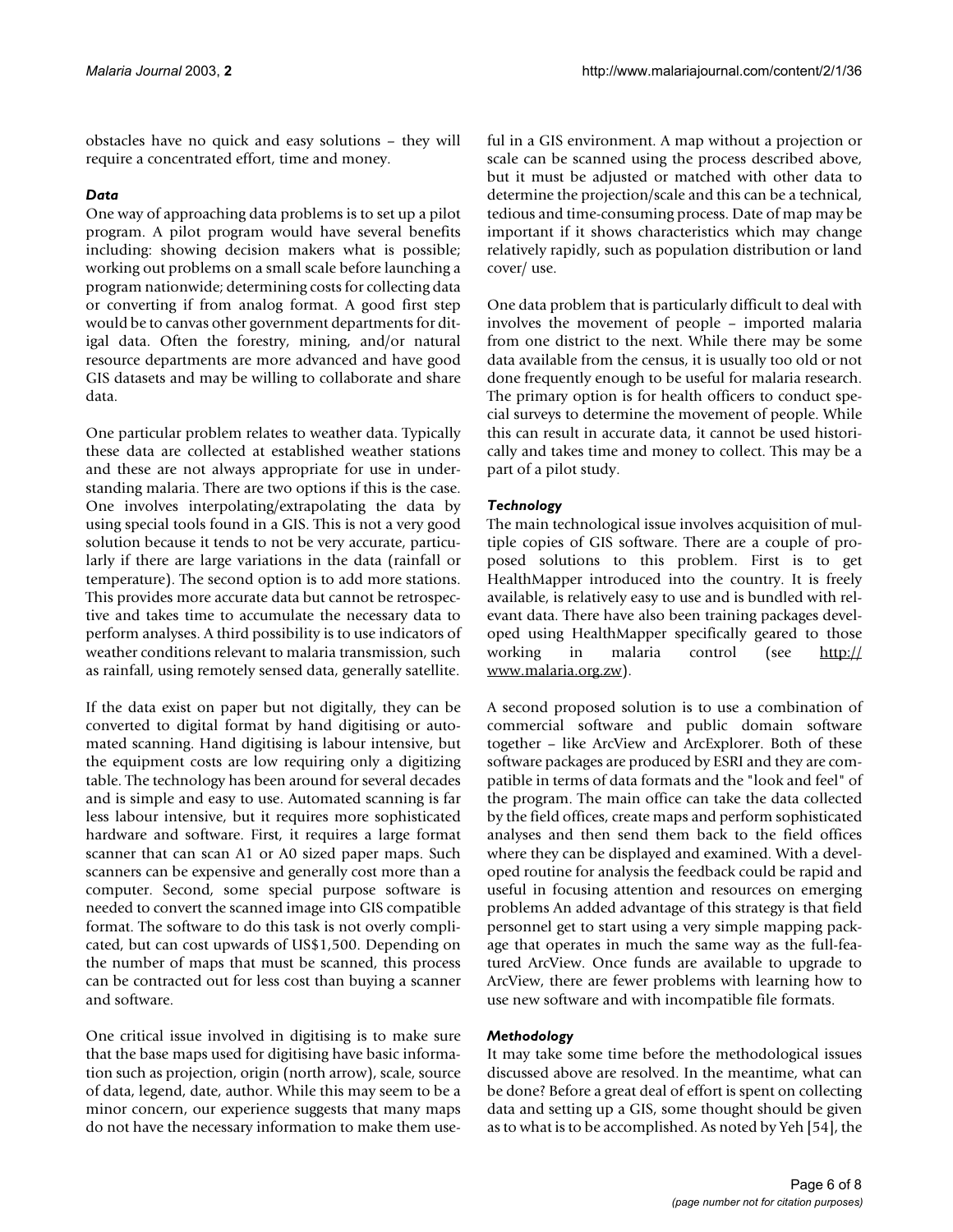technical considerations often tend to receive more attention with less effort or thought given as to what analysis needs to be done. Another common problem is to focus too much on data collection. Often just mapping malaria incidence/prevalence is not sufficient. There is a need for more in-depth analysis that often requires different expertise (not that of a GIS technician). It is critical to have someone who is trained (or has skills) in GIS/spatial analysis and malaria. Having expertise in just one of these areas in not enough. There should be an overall strategy to using GIS. While the strategy might begin with data collection and acquisition of GIS software, it must also include the types of analysis that need to be done and how those analyses might be interpreted.

There are many areas where GIS can be used in controlling and understanding malaria and the most promising one is to speed up the time it takes to get field data converted into malaria incidence/prevalence maps. The move to a real-time system would be very helpful in allocating limited resources for mosquito control. At present the maps provide an indication of where there have been cases of malaria – but usually too much time has passed for these maps to be useful in mosquito or disease control.

#### **Conclusions**

While the projects such as MARA [5] and others described by Nobre and de Vries [38,57] are encouraging, it should be remembered that they are research projects that have had significant resources devoted to them. They do not necessarily represent the realities of working in a district office in Central Indonesia. From this perspective the potential of GIS remains largely unrealised. While GIS might be making some inroads in central/head offices, this has not necessarily translated into progress in the field. Some progress has been made since Yeh's [54] assessment, however, there are other areas where little has been accomplished. The introduction of software like HealthMapper would improve this situation dramatically.

Does this assessment mean that GIS should not be used in controlling and understanding malaria? No, in fact it points the way forward. There are two important recommendations that emanate from this review. First, as new research is published in this field, it should provide a more balanced view – describing the things that worked as well as those that did not. We believe that focusing on the potential and not on the problems and limitations only holds the field back. In order to resolve problems and limitations they must be identified and discussed. Second, as Sweeney [44] suggests, the ways in which GIS is used should be viewed in light of the available infrastructure. As this review has shown, there are many ways that GIS can be used – from simple mapping of malaria incidence/ prevalence all the way to sophisticated risk models. If a health district only has a digital base map and records of malaria incidence/prevalence, it should begin its use of GIS by focusing on basic mapping and not on the development of a malaria risk model.

#### **References**

- 1. **WHO Expert Committee on Malaria Twentieth Report.** *World Health Organization: Geneva* 2000.
- 2. Laihad F: **Malaria Surveillance and Control Strategies in Indonesia.** *Regional Action Conference for Surveillance and Response to Infectious Disease Outbreaks in South East Asia Denpasar, Indonesia: WHO/ NAMRU/MOH-Indonesia*; 2000.
- 3. Taylor DRF: **GIS in developing nations.** *Int J Geogr Inf Syst* 1991, **5:**3-3.
- 4. Tanser FC, Le Sueur D: **[The application of geographical infor](http://www.ncbi.nlm.nih.gov/entrez/query.fcgi?cmd=Retrieve&db=PubMed&dopt=Abstract&list_uids=149399)[mation systems to important public health problems in](http://www.ncbi.nlm.nih.gov/entrez/query.fcgi?cmd=Retrieve&db=PubMed&dopt=Abstract&list_uids=149399) [Africa](http://www.ncbi.nlm.nih.gov/entrez/query.fcgi?cmd=Retrieve&db=PubMed&dopt=Abstract&list_uids=149399)[.](http://www.ncbi.nlm.nih.gov/entrez/query.fcgi?cmd=Retrieve&db=PubMed&dopt=Abstract&list_uids=10.1186/1476-072X-1-4)** *Int J Health Geogr* 2002, **1:**4.
- 5. MARA: **Towards an atlas of malaria risk in Africa: First technical report of the MARA/ARMA collaboration.** *Durban, South Africa* 1998.
- 6. Kleinschmidt I, Bagayoko M, Clarke GP, Craig M, Le Sueur D: **[A spa](http://www.ncbi.nlm.nih.gov/entrez/query.fcgi?cmd=Retrieve&db=PubMed&dopt=Abstract&list_uids=10.1093/ije/29.2.355)[tial statistical approach to malaria mapping](http://www.ncbi.nlm.nih.gov/entrez/query.fcgi?cmd=Retrieve&db=PubMed&dopt=Abstract&list_uids=10.1093/ije/29.2.355)[.](http://www.ncbi.nlm.nih.gov/entrez/query.fcgi?cmd=Retrieve&db=PubMed&dopt=Abstract&list_uids=10817136)** *Int J Epidemiol* 2000, **29:**355-61.
- 7. Gunawardena DM, Muthuwattac L, Weerasingha S, Rajakaruna J, Kumara WU, Senanayaka T, Kumar Kotta P, Wickremasinghe AR, Carter R, Mendis KN: **Spatial analysis of malaria risk in an endemic region of Sri Lanka.** *IDRC (International Development Research Centre)* 1996.
- 8. Hightower A, Ombok M, Otieno R, Odhiambo R, Oloo AJ, Lal AA, Nahlen BL, Hawley WA: **[A geographic information system](http://www.ncbi.nlm.nih.gov/entrez/query.fcgi?cmd=Retrieve&db=PubMed&dopt=Abstract&list_uids=9546401) [applied to a malaria field study in western Kenya.](http://www.ncbi.nlm.nih.gov/entrez/query.fcgi?cmd=Retrieve&db=PubMed&dopt=Abstract&list_uids=9546401)** *Am J Trop Med Hyg* 1998, **58:**266-272.
- 9. Hu HPS, Salazar NP, Thimasarn K, Wu Y, Yang H, Zhu D: **[Factors](http://www.ncbi.nlm.nih.gov/entrez/query.fcgi?cmd=Retrieve&db=PubMed&dopt=Abstract&list_uids=9886099) [influencing malaria endemicity in Yunnan Province, PR](http://www.ncbi.nlm.nih.gov/entrez/query.fcgi?cmd=Retrieve&db=PubMed&dopt=Abstract&list_uids=9886099) [China.](http://www.ncbi.nlm.nih.gov/entrez/query.fcgi?cmd=Retrieve&db=PubMed&dopt=Abstract&list_uids=9886099)** *Southeast Asian J Trop Med Public Health* 1998, **29:**191-200.
- 10. Craig MH, Snow RW, Le Sueur D: **[A climate-based distribution](http://www.ncbi.nlm.nih.gov/entrez/query.fcgi?cmd=Retrieve&db=PubMed&dopt=Abstract&list_uids=10.1016/S0169-4758(99)01396-4) [model of malaria transmission in sub-Saharan Africa](http://www.ncbi.nlm.nih.gov/entrez/query.fcgi?cmd=Retrieve&db=PubMed&dopt=Abstract&list_uids=10.1016/S0169-4758(99)01396-4)[.](http://www.ncbi.nlm.nih.gov/entrez/query.fcgi?cmd=Retrieve&db=PubMed&dopt=Abstract&list_uids=10322323)** *Parasitol Today* 1999, **15:**105-11.
- 11. Hay S, Snow R, Rogers D: **[Predicting malaria seasons in Kenya](http://www.ncbi.nlm.nih.gov/entrez/query.fcgi?cmd=Retrieve&db=PubMed&dopt=Abstract&list_uids=9692138) [using multitemporal meteorological satellite sensor data.](http://www.ncbi.nlm.nih.gov/entrez/query.fcgi?cmd=Retrieve&db=PubMed&dopt=Abstract&list_uids=9692138)** *Trans R Soc Trop Med Hyg* 1998, **92:**12-20.
- 12. Tanser F, Sharp B, Le Sueur D: **Malaria seasonality and the potential impact of climate change in Africa.** *Submitted for publication* 2002.
- 13. Martens P: **Malaria on the move: human population movement and its impact on malaria transmission.** *Emerg Infect Dis* 2000, **6:**7-13.
- 14. Hay S, Cox J, Rogers DJ, Randolph SE, Stern DI, Shanks GD, Myers MF, Snow RW: **[Climate change and the resurgence of malaria](http://www.ncbi.nlm.nih.gov/entrez/query.fcgi?cmd=Retrieve&db=PubMed&dopt=Abstract&list_uids=10.1038/415905a) [in the East African highlands](http://www.ncbi.nlm.nih.gov/entrez/query.fcgi?cmd=Retrieve&db=PubMed&dopt=Abstract&list_uids=10.1038/415905a)[.](http://www.ncbi.nlm.nih.gov/entrez/query.fcgi?cmd=Retrieve&db=PubMed&dopt=Abstract&list_uids=11859368)** *Nature* 2002, **415:**905-909.
- 15. Benning TL, LaPointe D, Atkinson CT, Vitousek PM: **[Interactions of](http://www.ncbi.nlm.nih.gov/entrez/query.fcgi?cmd=Retrieve&db=PubMed&dopt=Abstract&list_uids=10.1073/pnas.162372399) climate change with biological invasions and land use in the [Hawaiian Islands: Modeling the fate of endemic birds using a](http://www.ncbi.nlm.nih.gov/entrez/query.fcgi?cmd=Retrieve&db=PubMed&dopt=Abstract&list_uids=10.1073/pnas.162372399) [geographic information system](http://www.ncbi.nlm.nih.gov/entrez/query.fcgi?cmd=Retrieve&db=PubMed&dopt=Abstract&list_uids=10.1073/pnas.162372399)[.](http://www.ncbi.nlm.nih.gov/entrez/query.fcgi?cmd=Retrieve&db=PubMed&dopt=Abstract&list_uids=137869)** *Proc Natl Acad Sci USA* 2002:14246-14249.
- 16. Lindsay S, Martens W: **[Malaria in the African highlands: past,](http://www.ncbi.nlm.nih.gov/entrez/query.fcgi?cmd=Retrieve&db=PubMed&dopt=Abstract&list_uids=9615495) [present and future.](http://www.ncbi.nlm.nih.gov/entrez/query.fcgi?cmd=Retrieve&db=PubMed&dopt=Abstract&list_uids=9615495)** *Bull World Health Organ* 1998, **76:**33-45.
- 17. Kitron U, Pener H, Costin C, Orshan L, Greenberg Z, Shalom Z: **[Geographic information system in malaria surveillance:](http://www.ncbi.nlm.nih.gov/entrez/query.fcgi?cmd=Retrieve&db=PubMed&dopt=Abstract&list_uids=8203702) [mosquito breeding and imported cases in Israel, 1992.](http://www.ncbi.nlm.nih.gov/entrez/query.fcgi?cmd=Retrieve&db=PubMed&dopt=Abstract&list_uids=8203702)** *Am J Trop Med Hyg* 1994, **50:**550-556.
- 18. Foley DH, Torres EP, Mueller I: **Stream-bank shade and larval distribution of the Philippine malaria** *vector Anopheles flavirostris***[.](http://www.ncbi.nlm.nih.gov/entrez/query.fcgi?cmd=Retrieve&db=PubMed&dopt=Abstract&list_uids=12510886)** *Med Vet Entomol* 2002, **16:**347-55.
- 19. Booman M, Durrheim DN, La Grange K, Martin C, Mabuza AM, Zitha A, Mbokazi FM, Fraser C, Sharp BL: **[Using a geographical infor](http://www.ncbi.nlm.nih.gov/entrez/query.fcgi?cmd=Retrieve&db=PubMed&dopt=Abstract&list_uids=11196490)[mation system to plan a malaria control programme in](http://www.ncbi.nlm.nih.gov/entrez/query.fcgi?cmd=Retrieve&db=PubMed&dopt=Abstract&list_uids=11196490) [South Africa.](http://www.ncbi.nlm.nih.gov/entrez/query.fcgi?cmd=Retrieve&db=PubMed&dopt=Abstract&list_uids=11196490)** *Bull World Health Organ* 2000, **78:**1438-1444.
- 20. Mnzava AE, Sharp BL, Mthembu DJ, Le Sueur D, Dlamini SS, Gumede JK, Kleinschmidt I: **[Malaria control – two years' use of insecti](http://www.ncbi.nlm.nih.gov/entrez/query.fcgi?cmd=Retrieve&db=PubMed&dopt=Abstract&list_uids=11847921)[cide-treated bednets compared with insecticide house](http://www.ncbi.nlm.nih.gov/entrez/query.fcgi?cmd=Retrieve&db=PubMed&dopt=Abstract&list_uids=11847921) [spraying in KwaZulu-Natal.](http://www.ncbi.nlm.nih.gov/entrez/query.fcgi?cmd=Retrieve&db=PubMed&dopt=Abstract&list_uids=11847921)** *S Afr Med J* 2001, **91:**978-983.